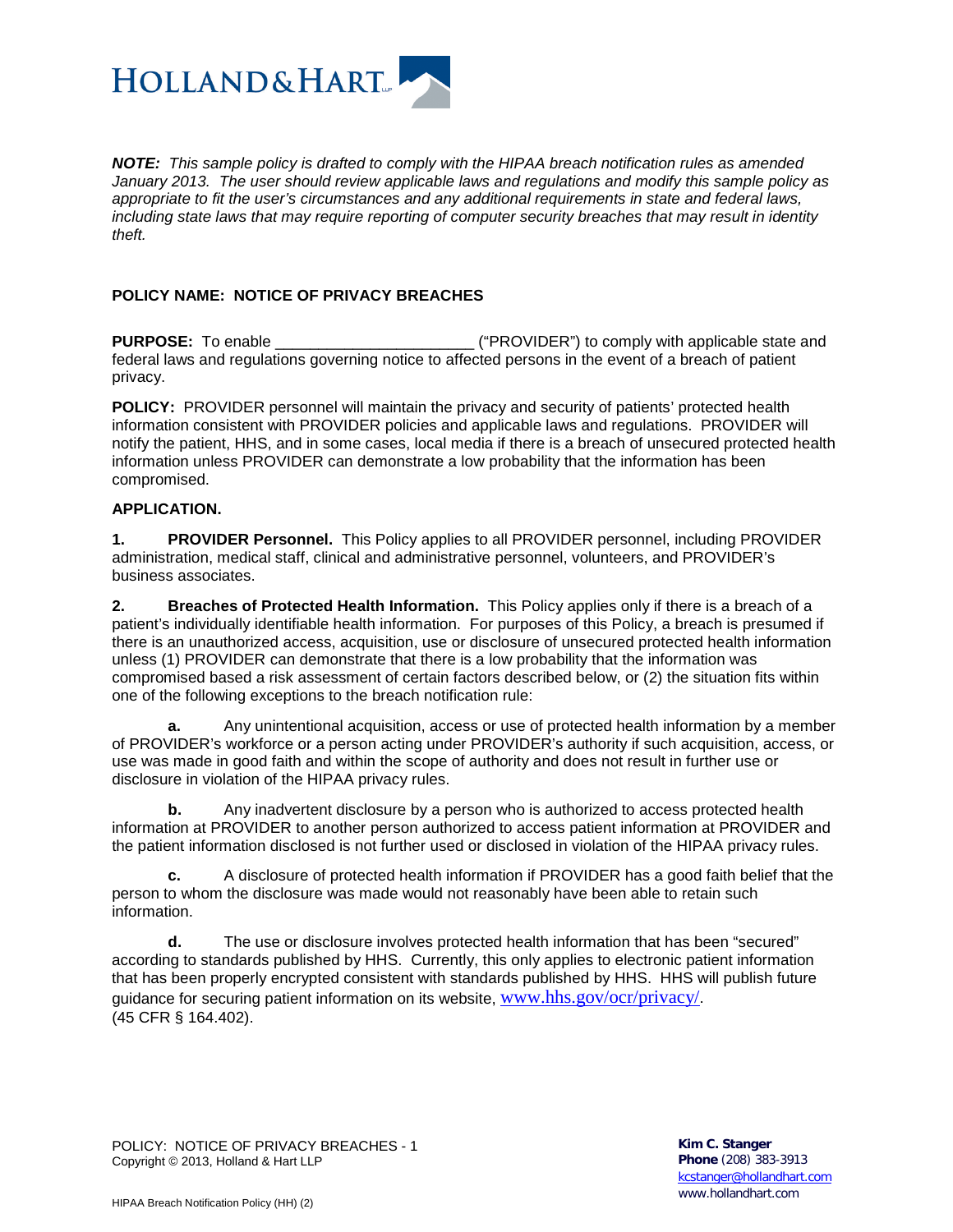

## **PROCEDURE**

**1. Mitigating Potential Breaches.** If PROVIDER personnel improperly access, acquire, use or disclose protected health information and immediate action may cure or mitigate the effects of such use or disclosure, PROVIDER personnel should take such action. For example, if PROVIDER personnel improperly access or acquire protected health information, they should immediately stop, close, and/or return the information. If PROVIDER personnel mistakenly disclose protected health information to the wrong person, they should immediately request the return of the information and confirm that no further improper disclosures will be made. If the potential breach is significant or requires further action to mitigate its effects, PROVIDER personnel should immediately contact their supervisor or the Privacy Officer for assistance and direction.

**2. Reporting Potential Breaches to PRIVACY OFFICER.** PROVIDER personnel shall immediately report any suspected breach of protected health information in violation of the HIPAA Rules or PROVIDER's privacy policies to the Privacy Officer. Failure to timely report suspected breaches may result in sanctions as described below.

**3. Investigating Potential Breaches**. The Privacy Officer shall promptly investigate any reported privacy breach or related patient complaint to determine whether there has been a "breach" of protected health information as defined above, and if so, how notice should be given. To determine whether a breach has occurred, Privacy Officer shall consider:

a. *Whether the alleged breach involved protected health information*, *i.e*., individually identifiable information concerning a patient's health, health care, or payment for health care, including financial or account information. (45 CFR § 164.402)

b. *Whether the alleged breach violates the HIPAA privacy rule.* Disclosures that are incidental to an otherwise permissible use or disclosure (*e.g*., a patient overhears a physician speaking with another patient, or sees information about another patient on a whiteboard or sign-in sheet) do not violate the privacy rule so long as PROVIDER implemented reasonable safeguards to avoid improper disclosures. (45 CFR § 164.502)

c. *Whether there is a low probability that the protected health information has been compromised* considering relevant factors, including at least the following: (1) the nature and extent of the information involved; (2) the unauthorized person who used or received the information; (3) whether the information was actually acquired or viewed; and (4) the extent to which the risk to the information has been mitigated. (45 CFR § 164.402)

d. *Whether the alleged breach fits within one of the exceptions* identified in Section 2(a)-(d), above. (45 CFR § 164.402)

The Privacy Officer shall document his or her investigation and conclusions, including facts relevant to the risk assessment. (45 CFR §§ 164.414 and 164.530)

**4. Notice—In General.** If the Privacy Officer determines that a breach of unsecured protected health information has occurred, the Privacy Officer shall notify the patient, HHS, and the media (if required) consistent with this Policy and the requirements of 45 CFR §§ 164.404- .408 *et seq*. Any notice provided pursuant to this Policy must be approved and directed by Privacy Officer and/or PROVIDER Administration. No other PROVIDER personnel are authorized to provide the notice required by this Policy unless expressly directed by the Privacy Officer and/or PROVIDER Administration.

**5. Notice to Individuals.** If a breach of protected health information has occurred, the Privacy Officer shall notify the affected patient(s) without unreasonable delay and in no case later than 60 days after the breach is discovered. The notice shall include to the extent possible: (1) a brief description of what happened (*e.g*., the date(s) of the breach and its discovery); (2) a description of the types of information affected (*e.g*., whether the breach involved names, social security numbers, birthdates, addresses, diagnoses, *etc*.); (3) steps that affected patients should take to protect themselves from

POLICY: NOTICE OF PRIVACY BREACHES - 2 Copyright © 2013, Holland & Hart LLP

**Kim C. Stanger Phone** (208) 383-3913 [kcstanger@hollandhart.com](mailto:kcstanger@hollandhart.com) www.hollandhart.com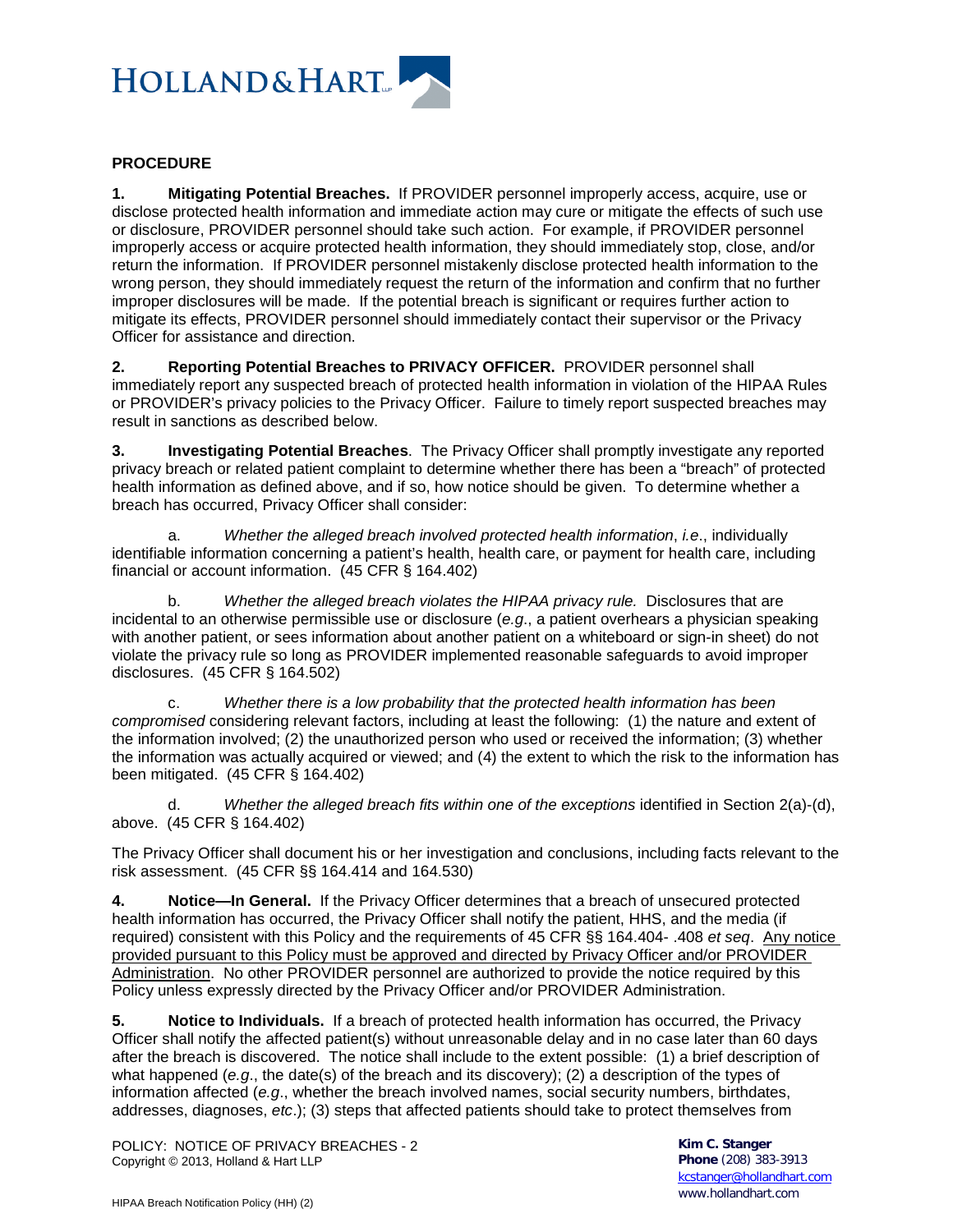

potential harm resulting from the breach; (4) a brief description of what PROVIDER is doing to investigate, mitigate, and protect against further harm or breaches; and (5) contact procedures for affected persons to ask questions and receive information, which shall include a toll-free telephone number, e-mail address, website, or postal address at which the person may obtain more information. The notice shall be written in plain language. (45 CFR § 164.404)

**a. Notice by Mail or Email.** Privacy Officer shall notify the patient by first class mail to the patient's last known address. If the patient agrees, the notice may be sent by e-mail. The notice may be sent by one or more mailings as information is available. (45 CFR § 164.404(d))

**b. Substitute Notice.** If PROVIDER lacks sufficient contact information to provide direct written notice by mail to the patient, the Privacy Officer must use a substitute form of notice reasonably calculated to reach the patient. (45 CFR § 164.404(d))

**(1) Fewer than 10 affected patients.** If there is insufficient contact information for fewer than 10 affected patients, Privacy Officer shall provide notice by telephone, e-mail, or other means. If Privacy Officer lacks sufficient information to provide any such substitute notice, Privacy Officer shall document same. (45 CFR § 164.404(d)(2)(i))

**(2) 10 or more affected patients.** If there is insufficient contact information for 10 or more affected patients, Privacy Officer shall do one of the following after consulting with PROVIDER Administration: (1) post a conspicuous notice on the home page of PROVIDER's website for 90 days with a hyperlink to the additional information required to be given to individuals as provided above; or (2) publish a conspicuous notice in major print or broadcast media in the area where affected patients reside. The notice must include a toll-free number that remains active for at least 90 days so individuals may call to learn whether their protected health information was breached. (45 CFR § 164.404(d)(2)(ii))

**c. Immediate Notice.** If Privacy Officer believes that protected health information is subject to imminent misuse, Privacy Officer may provide immediate notice to the patient by telephone or other means. Such notice shall be in addition to the written notice described above. (45 CFR § 164.404(d)(3))

**6. Deceased Patient; Notice to Next of Kin.** If the patient is deceased and PROVIDER knows the address for the patient's next of kin or personal representative, the Privacy Officer shall mail the written notice described above to the next of kin or personal representative. If the PROVIDER does not know the address for the next of kin or personal representative, PROVIDER is not required to provide any notice to the next of kin or personal representative. The Privacy Officer shall document the lack of sufficient contact information. (45 CFR § 164.404(d)(1))

**7. Notice to HHS**. If the Privacy Officer determines that a breach of protected health information has occurred, the Privacy Officer shall also notify HHS of the breach as described below.

**a. Fewer than 500 Affected Patients**. If the breach involves the protected health information of fewer than 500 persons, the Privacy Officer may either (1) report the breach immediately to HHS as described in subsection (b), or (2) maintain a log of such breaches and submit the log to HHS annually within 60 days of the end of the calendar year. Instructions for maintaining and submitting the log are posted on the HHS website. (45 CFR § 164.408(c))

**b. 500 or More Affected Patients**. If the breach involves 500 or more persons, Privacy Officer shall notify HHS of the breach at the same time Privacy Officer notifies the patient or next of kin. Instructions for maintaining and submitting the log are posted on the HHS website. (45 CFR § 164.408(b))

**8. Notice to Media.** If a breach of protected health information involves more than 500 residents in a state, PROVIDER will also notify prominent media outlets in such state. The notice shall be provided without unreasonable delay but no later than 60 days after discovery of the breach. The notice shall contain the same elements of information as required for the notice to the patient described above. The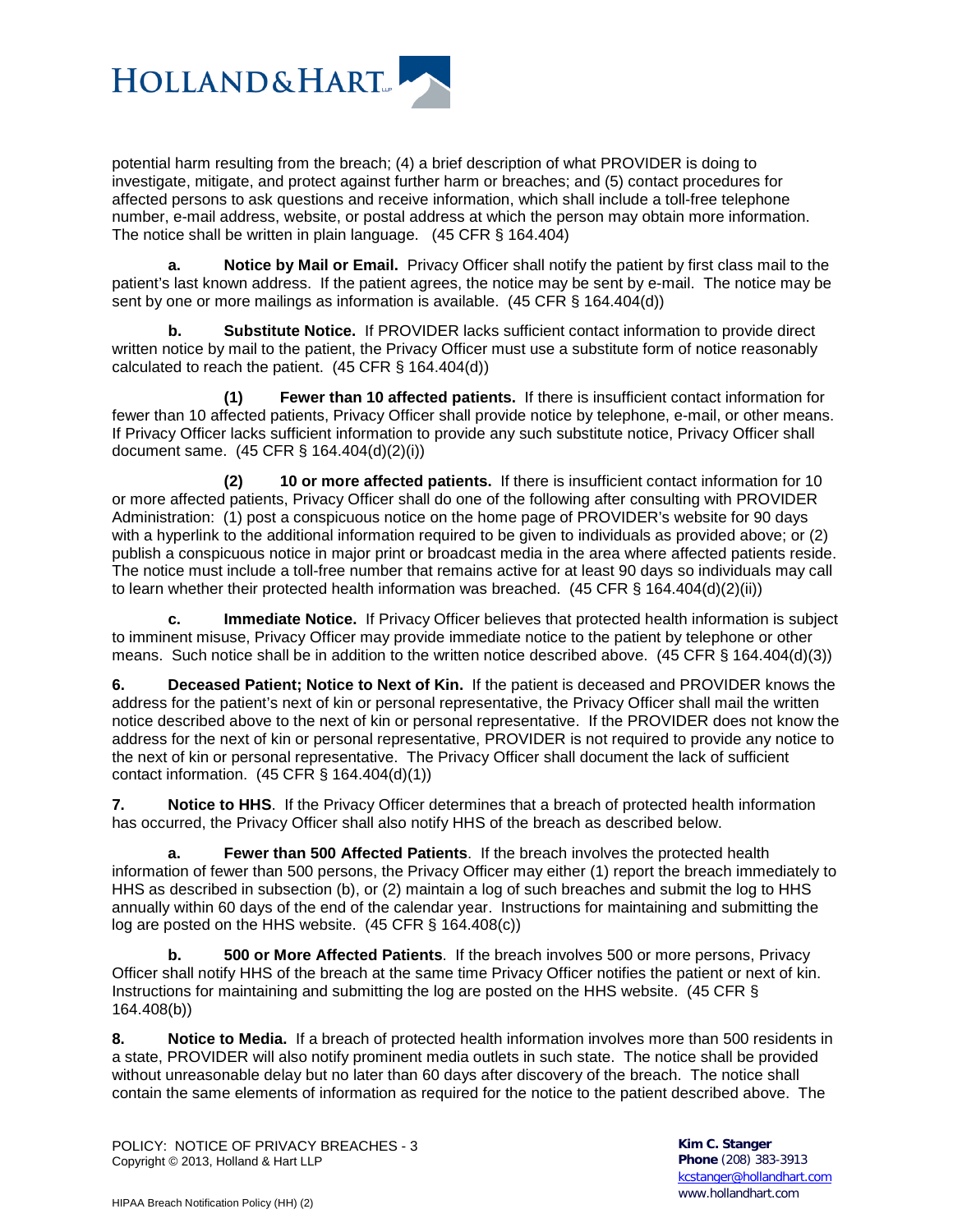

Privacy Officer shall work with PROVIDER Administration to develop an appropriate press release concerning the breach. (45 CFR § 164.406)

**9. Notice from Business Associate.** If PROVIDER's business associate discovers a breach of protected health information, the business associate shall immediately notify the Privacy Officer of the breach. The business associate shall, to the extent possible, identify each person whose information was breached and provide such other information as needed by PROVIDER to comply with this Policy. Unless the Privacy Officer directs otherwise, the Privacy Officer shall notify the patient, HHS, and, in appropriate cases, the media as described above. (45 CFR § 164.410)

**10. Delay of Notice Per Law Enforcement's Request.** The Privacy Officer shall delay notice to the patient, HHS, and the media if a law enforcement official states that the notice would impede a criminal investigation or threaten national security. If the officer's statement is in writing and specifies the time for which the delay is required, the Privacy Officer shall delay the notice for the required time. If the officer's statement is verbal, the Privacy Officer shall document the statement and the identity of the officer, and shall delay the notice for no more than 30 days from the date of the statement unless the officer provides a written statement confirming the need and time for delay. (45 CFR § 164.412)

**11. Training Employees.** PROVIDER shall train its workforce members concerning this Policy, including members' obligation to immediately report suspected privacy violations. The Privacy Officer shall ensure that this Policy is included in training given to new workforce members, and thereafter in periodic training as relevant to the work force members' job duties. (45 CFR § 164.530)

**12. Sanctions.** PROVIDER personnel may be sanctioned for a violation of this Policy, including but not limited to the failure to timely report a suspected privacy violation. PROVIDER may impose the sanctions it deems appropriate under the circumstances, including but not limited to termination of employment. (45 CFR § 164.530)

**13. Documentation.** The Privacy Officer shall prepare and maintain documentation required by this Policy for a period of six (6) years, including but not limited to reports or complaints of privacy violations; results of investigations, including facts and conclusions relating to the risk assessment; required notices; logs of privacy breaches to submit to HHS; sanctions imposed; *etc.* (45 CFR § 164.530)

**14. Questions.** Questions concerning this Policy should be directed to the Privacy Officer.

## **RELATED POLICIES**

Policy No. **.** . Privacy of Protected Health Information

Policy No. \_\_\_\_, Security of Electronic Protected Health Information

#### **REFERENCES**

HIPAA Breach Notification Rules, 45 CFR § 164.400 *et seq.*

HHS Commentary re Breach Notification Rules, 74 FR 42740 (Aug. 24, 2009) and 78 FR 5638 (Jan. 25, 2013)

HHS Guidance for Securing Protected Health Information, 74 FR 42741 (Aug. 24, 2009); also available at www.hhs.gov/ocr/privacy.

HIPAA Privacy Rules, 45 CFR § 164.500 *et seq.*

Idaho Identity Theft Statute, I.C. § 28-51-104 *et seq.*